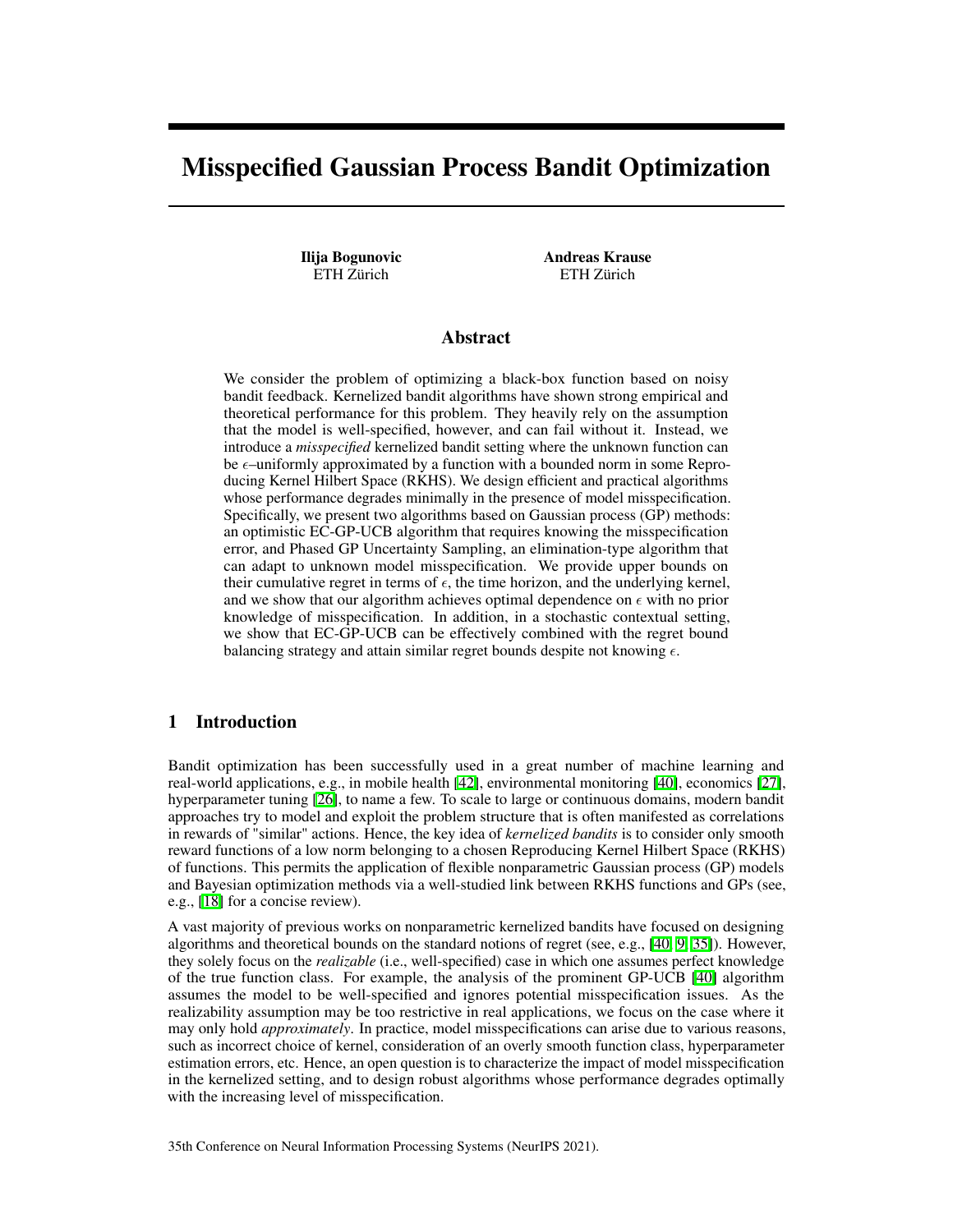In this paper, we study the GP bandit problem with model misspecification in which the true unknown function might be  $\epsilon$ -far (as measured in the max norm) from a member of the learner's assumed hypothesis class. We propose a novel GP bandit algorithm and regret bounds that depend on the misspecification error, time horizon, and underlying kernel. Specifically, we present an algorithm that is based on the classical *uncertainty sampling* approach that is frequently used in Bayesian optimization and experimental design. Importantly, our main presented algorithm assumes *no knowledge* of the misspecification error  $\epsilon$  and achieves standard regret rates in the realizable case.

Related work on GP bandits. GP bandit algorithms have received significant attention in recent years (e.g.,  $[40, 11, 9, 39]$  $[40, 11, 9, 39]$  $[40, 11, 9, 39]$  $[40, 11, 9, 39]$  $[40, 11, 9, 39]$  $[40, 11, 9, 39]$  $[40, 11, 9, 39]$ ). While the most popular approaches in the stochastic setting rely on *upper confidence bound (UCB)* and *Thompson sampling* strategies, a number of works also consider *uncertainty sampling* procedures (e.g., [\[10,](#page-9-2) [41,](#page-11-3) [6\]](#page-9-3)). Beyond the standard setting, numerous works have also considered the *contextual* bandit setting (e.g., [\[22,](#page-10-4) [44,](#page-11-4) [21\]](#page-10-5)), while the case of unknown kernel hyperparameters and misspecified smoothness has been studied in, e.g.,  $[46, 3, 47]$  $[46, 3, 47]$  $[46, 3, 47]$  $[46, 3, 47]$  $[46, 3, 47]$ .  $[46, 3]$  $[46, 3]$ assume that the reward function is smooth as measured by the known (or partially known) kernel, while in our problem, we allow the unknown function to lie outside a given kernel's reproducing space.

Related corruption-robust GP bandits in which an adversary can additively perturb the observed rewards are recently considered in  $[4]$ . In Section  $[2]$ , we also discuss how the misspecified problem can be seen from this perspective, where the corruption function is fixed and the adversarial budget scales with the time horizon. While the focus of  $[4]$  is on protecting against an adaptive adversary and thus designing randomized algorithms and regret bounds that depend on the adversarial budget, we propose deterministic algorithms and analyze the impact of misspecification.

Apart from corruptions, several works have considered other robust aspects in GP bandits, such as designing robust strategies against the shift in uncontrollable covariates  $\left[5, 20, 31, 38, 7\right]$  $\left[5, 20, 31, 38, 7\right]$  $\left[5, 20, 31, 38, 7\right]$  $\left[5, 20, 31, 38, 7\right]$  $\left[5, 20, 31, 38, 7\right]$  $\left[5, 20, 31, 38, 7\right]$  $\left[5, 20, 31, 38, 7\right]$  $\left[5, 20, 31, 38, 7\right]$  $\left[5, 20, 31, 38, 7\right]$ . While they report robust regret guarantees, they still assume the realizable case only. Our goal of attaining small regret despite the wrong hypothesis class requires very different techniques from these previous works.

Related work on misspecified linear bandits. Recently, works on reinforcement learning with misspecified linear features (e.g., [\[12,](#page-9-8) [45,](#page-11-8) [17\]](#page-10-8)) have renewed interest in the related misspecified *linear* bandits (e.g.,  $[48]$ ,  $[24]$ ,  $[30]$ ,  $[15]$ ) first introduced in  $[16]$ . In  $[16]$ , the authors show that standard algorithms must suffer  $\Omega(\epsilon T)$  regret under an additive  $\epsilon$ –perturbation of the linear model. Recently, [\[48\]](#page-11-9) propose a robust variant of OFUL [\[1\]](#page-9-9) that *requires knowing* the misspecification parameter  $\epsilon$ . In particular, their algorithm obtains a high-probability  $\tilde{O}(d\sqrt{T} + \epsilon \sqrt{dT})$  regret bound. In [\[24\]](#page-10-9), the authors propose another arm-elimination algorithm based on G-experimental design. Unlike the previous works, their algorithm is *agnostic* to the misspecification level, and its performance matches the lower bounds. As shown in [\[24\]](#page-10-9), when the number of actions *K* is large ( $K \gg d$ ), the "price" of  $\epsilon$ -misspecification must grow as  $\Omega(\epsilon\sqrt{d}T)\sqrt{I}$  Our main algorithm is inspired by the proposed technique for the finite-arm misspecified linear bandit setting  $[24]$ . It works in the more general kernelized setting, uses a simpler data acquisition rule often used in Bayesian optimization and experimental design, and recovers the same optimal guarantees when instantiated with linear kernel.

Several works have recently considered the misspecified *contextual* linear bandit problem with *unknown* model misspecification  $\epsilon$ . [\[14\]](#page-9-10) introduce a new family of algorithms that require access to an online oracle for square loss regression and address the case of adversarial contexts. Concurrent work of  $\left|\overline{33}\right|$  solves the case when contexts / action sets are stochastic. Both works  $\left(\left|\overline{14}\right|$  and  $\left|\overline{33}\right|\right)$ leverage CORRAL-type aggregation  $\sqrt{2}$  of contextual bandit algorithms and achieve the optimal  $\tilde{O}(\sqrt{d}T\epsilon + d\sqrt{T})$  regret bound. Finally, in [\[32\]](#page-10-14), the authors present a practical *master* algorithm that plays *base* algorithms that come with a candidate regret bound that may not hold during all rounds. The master algorithm plays base algorithms in a *balanced* way and suitably eliminates algorithms whose regret bound is no longer valid. Similarly to the previous works that rely on the CORRAL-type master algorithms, we use the balancing master algorithm of  $\left[33\right]$  together with our GP-bandit base algorithm to provide contextual misspecified regret bounds.

Around the time of the submission of this work, a related approach that among others also considers misspecified kernel bandits appeared online  $\begin{bmatrix} 8 \\ 0 \end{bmatrix}$ .  $\begin{bmatrix} 8 \\ 0 \end{bmatrix}$ . Theorem 3] contains the same regret scaling due to misspecification as we obtain in our results. The main difference between the two works is in the proposed algorithms and analysis techniques. Our approach does not require robust estimators and simply uses the standard ones (i.e., GP posterior/ kernelized ridge regression mean and variance

<sup>&</sup>lt;sup>1</sup>A result by [**15**] further shows that this result can be improved to  $O(\epsilon \sqrt{KT})$  in the small-*K* regime.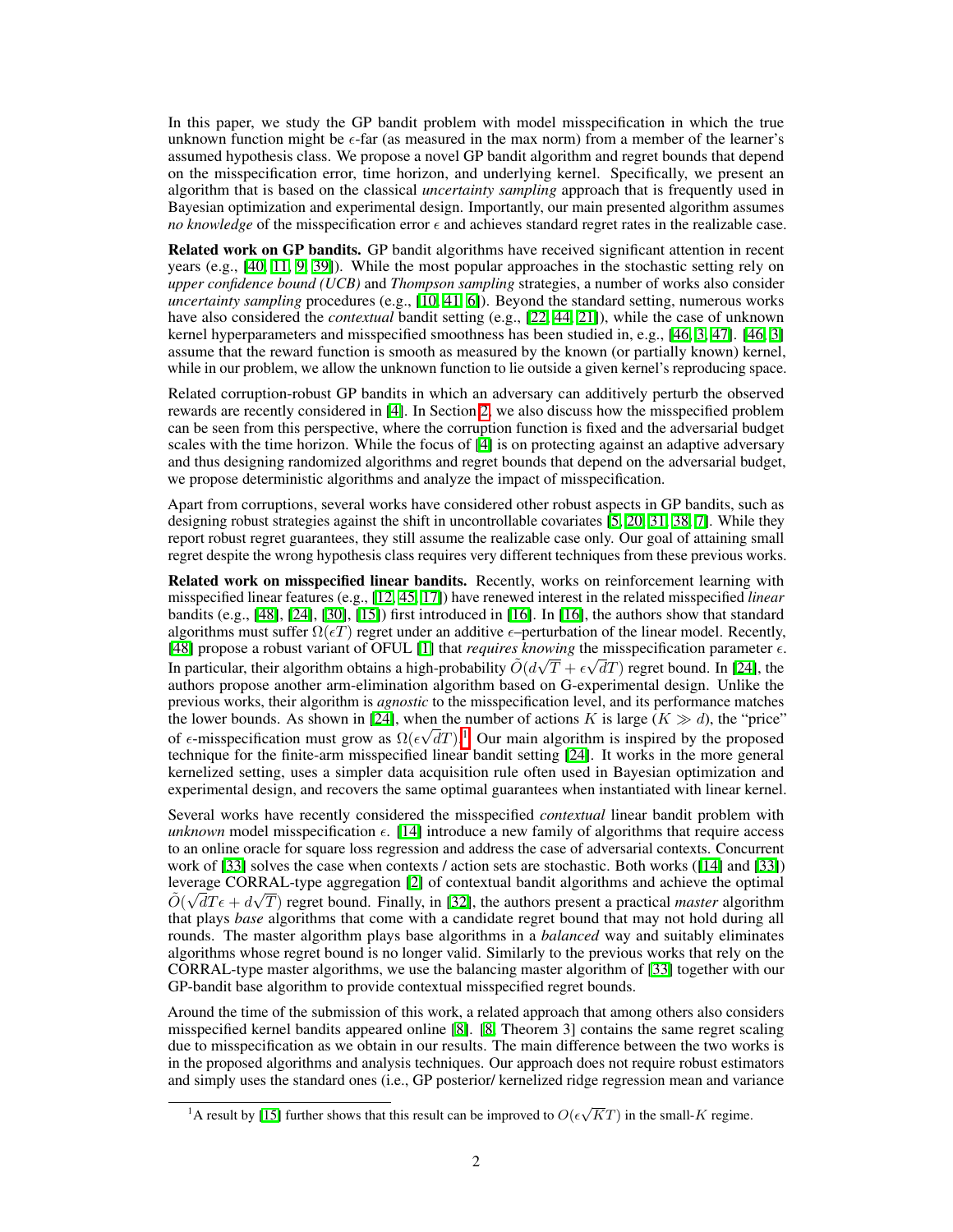estimators) that can be computed in the closed-form. It can also handle infinite action sets similarly to the classical Bayesian optimization algorithms; it utilizes a single acquisition function that, in practice, can be maximized via standard off-the-shelf global optimization solvers. We also present a complete treatment of the misspecified problem by showing the failure of standard UCB approaches, algorithms for known and unknown  $\epsilon$ , an impossibility result, and extensions to the contextual bandit setting. Finally, our main algorithm (Algorithm  $\overline{2}$ ) demonstrates the use of a different acquisition function in comparison to  $[24, 8]$  $[24, 8]$  that relies on standard and non-robust estimators.

Contributions. In this paper, we systematically handle model misspecification in GP bandits. Specifically, this paper makes the following contributions:

- We introduce a misspecified kernelized bandit problem, and for known misspecification error  $\epsilon$ , we present the EC-GP-UCB algorithm with enlarged confidence bounds that achieves cumulative  $R_T = O(B\sqrt{\gamma_T T} + \gamma_T \sqrt{T} + \epsilon T \sqrt{\gamma_T})$  regret. Our simple lower bound argument shows that  $\Omega(T\epsilon)$  regret is unavoidable in the general kernelized setting.
- For when  $\epsilon$  is unknown, we propose another algorithm based on uncertainty sampling and phased exploration that achieves (up to polylog factors) the previous regret rates in the misspecified setting, and standard regret guarantees in the realizable case (when  $\epsilon = 0$ ).
- Finally, we consider a misspecified *contextual* kernelized problem, and show that when action sets are stochastic, our EC-GP-UCB algorithm can be effectively combined with the regret bound balancing strategy from [\[33\]](#page-10-13) to achieve previous regret bounds (up to some additive lower order terms).

# <span id="page-2-0"></span>2 Problem statement

We consider the problem of sequentially maximizing some black-box reward function  $f^* : \mathcal{D} \to \mathbb{R}$ over a known compact set of actions  $D \subset \mathbb{R}^d$ . To learn about  $f^*$ , the learner relies on sequential noisy bandit feedback, i.e., at every round *t*, the learner selects  $x_t \in \mathcal{D}$  and obtains a noisy observation

<span id="page-2-2"></span>
$$
y_t^* = f^*(x_t) + \eta_t,\tag{1}
$$

where we assume independent (over rounds)  $\sigma$ -sub-Gaussian noise (see [A](#page-0-1)ppendix  $\overline{A}$  for definition).

Let  $k(\cdot, \cdot)$  denote a positive definite kernel function defined on  $\mathcal{D} \times \mathcal{D}$  and  $\mathcal{H}_k(\mathcal{D})$  be its associated Reproducing Kernel Hilbert Space (RKHS) of well-behaved functions. Suppose that before making any decision, the learner is provided with a hypothesis class

$$
\mathcal{F}_k(\mathcal{D};B) = \{ f \in \mathcal{H}_k(\mathcal{D}) : ||f||_k \le B \},\tag{2}
$$

where every member function has a bounded RKHS norm  $||f||_k = \sqrt{\langle f, f \rangle}$  for some  $B > 0$ , that measures the complexity of f with respect to kernel  $k(\cdot, \cdot)$ . We consider kernel functions such that  $k(x, x) \leq 1$  for every  $x \in \mathcal{D}$ . Most commonly used kernel functions that satisfy this property are outlined in Appendix [A.](#page-0-1)

The standard setting assumes a *realizable* (i.e., well-specified) scenario in which  $f^* \in \mathcal{F}_k(\mathcal{D}; B)$ , i.e., the unknown function is a member of the known RKHS with bounded norm. In contrast, in the *misspecified* setting, we assume that the learner is informed that  $f^*$  can be uniformly approximated by a member from the given hypothesis class  $\mathcal{F}_k(\mathcal{D}; B)$ , i.e.,

<span id="page-2-1"></span>
$$
\min_{f \in \mathcal{F}_k(\mathcal{D};B)} \|f - f^*\|_{\infty} \le \epsilon,\tag{3}
$$

for some  $\epsilon > 0$  and max-norm  $\|\cdot\|_{\infty}$ . Here, we note that if two functions are close in RKHS norm, then they are also pointwise close but the reverse does not need to be true. Hence, the true function  $f^*$  can in principle have a significantly larger RKHS norm than any  $f$  from  $\mathcal{F}_k(\mathcal{D}; B)$ , or it might not even belong to the considered RKHS.

We also note that in the case of continuous *universal* kernels [\[28\]](#page-10-15) (i.e., due to the universal function approximation property of such kernels), any continuous function  $f^*$  on  $D$  satisfies the above assumption (Eq.  $(\overline{3})$ ) for any  $\epsilon > 0$  and  $\mathcal{F}_k(\mathcal{D}; B)$  with suitably large RKHS norm bound *B*. This is a difference in comparison to the previously studied misspecified linear setting, and another motivation to study the misspecified kernelized problem.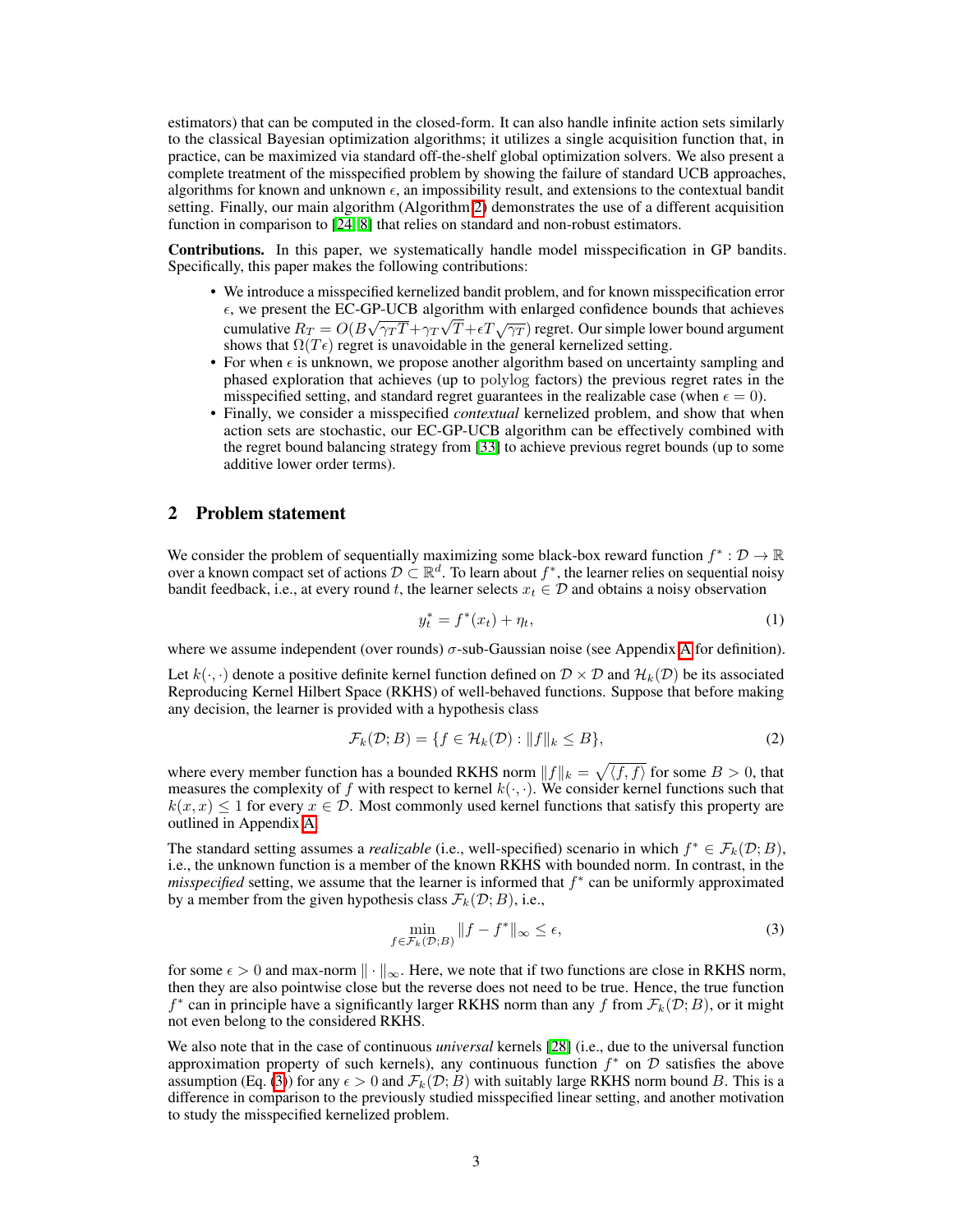As in the standard setting (which corresponds to the case when  $\epsilon = 0$ ), we assume that  $k(\cdot, \cdot)$  and *B* are known to the learner. The goal of the learner is to *minimize* the cumulative regret

<span id="page-3-0"></span>
$$
R_T^* = \sum_{t=1}^T \left( \max_{x \in \mathcal{D}} f^*(x) - f^*(x_t) \right),\tag{4}
$$

where *T* is a time horizon. We denote instantaneous regret at round *t* as  $r_t^* = f^*(x^*) - f^*(x_t)$ , where  $x^* \in \arg \max_{x \in \mathcal{D}} f^*(x)$ , and note that  $R^* = \sum_{t=1}^T r_t^*$ . The learner's algorithm knows  $\mathcal{F}_k(\mathcal{D};B)$ , meaning that it takes  $\mathcal{D}, k(\cdot, \cdot)$  and  $B$  as input. Crucially, in our most general considered problem variant, the exact value of misspecification  $\epsilon$  is assumed to be *unknown*, and so we seek an algorithm that can adapt to any  $\epsilon > 0$ , including the realizable case when  $\epsilon = 0$ .

Alternatively, one can consider competing with a best-in-class benchmark, i.e.,

<span id="page-3-1"></span>
$$
R_T = \sum_{t=1}^T \left( \max_{x \in \mathcal{D}} \tilde{f}(x) - \tilde{f}(x_t) \right),\tag{5}
$$

where 
$$
\tilde{f} \in \underset{f \in \mathcal{F}_k(\mathcal{D};B)}{\arg \min} ||f - f^*||_{\infty}
$$
 (6)

and  $|f(x) - f^{*}(x)| \leq \epsilon$  for every  $x \in \mathcal{D}$ . Here, the goal is to minimize cumulative regret in case the true unknown objective is  $\tilde{f} \in \mathcal{F}_k(\mathcal{D};B)$ , while noisy observations of  $\tilde{f}$  that the learner receives are at most  $\epsilon$ -misspecified, i.e.,

$$
y_t^* = \underbrace{\tilde{f}(x_t) + m(x_t)}_{f^*(x_t)} + \eta_t,\tag{7}
$$

where  $m(\cdot): \mathcal{D} \to [-\epsilon, \epsilon]$  is a fixed and unknown function. Since it holds that  $\|\hat{f} - f^*\|_{\infty} \leq \epsilon$ , the absolute difference between  $R_T$  and  $R_T^*$  is at most  $2\nepsilon T$ , and as will already become clear in Section [3.2,](#page-4-0) this difference will have no significant impact on the scalings in our main bound (since  $R^*_T = \Omega(\epsilon \overline{T})$ ). In our theoretical analysis, we will interchangeably use both regret definitions (from Eqs.  $(\overline{4})$  and  $(\overline{5})$ ).

### 3 Algorithms for misspecified kernelized bandits

We start this section by recalling a Gaussian Process (GP) framework for learning RKHS functions. Then, we present different GP-bandit algorithms and theoretical regret bounds for misspecified settings of increasing levels of difficulty.

#### 3.1 Learning with Gaussian Processes

In the realizable case (i.e., when the true unknown  $f \in \mathcal{F}_k(\mathcal{D};B)$  and the learner knows the true hypothesis space  $\mathcal{F}_k(\mathcal{D}; B)$  and under the noise model described in Eq. [\(1\)](#page-2-2), uncertainty modeling and learning in standard GP-bandit algorithms can be viewed through the lens of Gaussian Process models. A Gaussian Process  $GP(\mu(\cdot), k(\cdot, \cdot))$  over the input domain *D*, is a collection of random variables  $(f(x))_{x\in\mathcal{D}}$  where every finite number of them  $(f(x_i))_{i=1}^n$ ,  $n \in \mathbb{N}$ , is jointly Gaussian with mean  $\mathbb{E}[f(x_i)] = \mu(x_i)$  and covariance  $\mathbb{E}[(f(x_i) - \mu(x_i))(f(x_j) - \mu(x_j))] = k(x_i, x_j)$  for every  $1 \leq i, j \leq n$ . Standard algorithms implicitly use a zero-mean  $GP(0, k(\cdot, \cdot))$  as the prior distribution over *f*, i.e.,  $f \sim GP(0, k(\cdot, \cdot))$ , and assume that the noise variables are drawn independently across *t* from  $\mathcal{N}(0, \lambda)$  with  $\lambda > 0$ . After collecting new data, that is, a sequence of actions  $\{x_1, \ldots, x_t\}$ and their corresponding noisy observations  $\{y_1, \ldots, y_t\}$ , the posterior distribution under previous assumptions is also Gaussian with the mean and variance that can be computed in closed-form as:

<span id="page-3-3"></span><span id="page-3-2"></span>
$$
\mu_t(x) = k_t(x)^T (K_t + \lambda I_t)^{-1} Y_t \tag{8}
$$

$$
\sigma_t^2(x) = k(x, x) - k_t(x)^T (K_t + \lambda I_t)^{-1} k_t(x), \tag{9}
$$

where  $k_t(x) = [k(x_1, x), \dots, k(x_t, x)]^T \in \mathbb{R}^{t \times 1}$ ,  $K_t = [k(x_s, x_{s'})]_{s, s' \ge t} \in \mathbb{R}^{t \times t}$  is the corresponding kernel matrix, and  $Y_t := [y_1, \ldots, y_t]$  denotes a vector of observations.

The previous standard modeling assumptions lead itself to model misspecifications as GP samples are rougher than RKHS functions and are not contained in  $\mathcal{H}_k(\mathcal{D})$  with high probability. Although this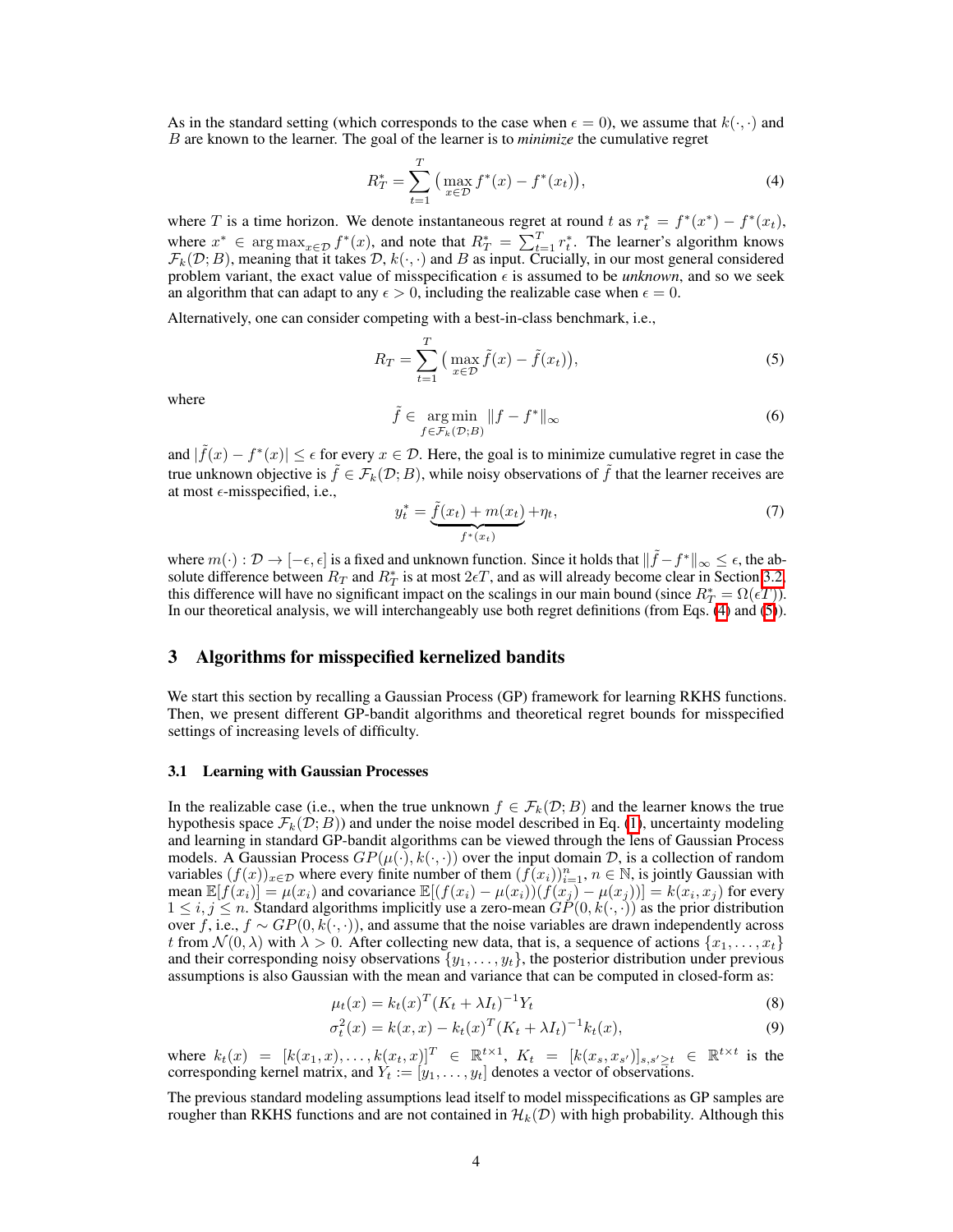leads to a mismatched hypothesis space, GPs and RKHS functions are closely related (see, e.g.,  $[18]$ ) when used with same kernel function, and it is possible to use GP models to infer reliable confidence intervals on the unknown  $f \in \mathcal{F}_k(\mathcal{D}; B)$ . Under this assumption, the popular algorithms such as GP-UCB [\[40\]](#page-11-1) construct statistical confidence bounds that contain *f* with high probability uniformly over time horizon, i.e., the following holds  $|f(x) - \mu_{t-1}(x)| \leq \beta_t \sigma_{t-1}(x)$  for every  $t \geq 1$  and  $x \in \mathcal{D}$ . Here,  $\{\beta_t\}_{t \leq T}$  stands for the sequence of parameters that are suitably set (see Lemma [1\)](#page-4-1) to (i) trade-off between exploration and exploitation and (ii) ensure the validity of the confidence bounds. In every round *t*, GP-UCB then queries the unknown function at a point  $x_t \in \mathcal{D}$  that maximizes the upper confidence bound given by  $\mu_{t-1}(\cdot) + \beta_t \sigma_{t-1}(\cdot)$ , with  $\mu_{t-1}(\cdot)$  and  $\sigma_{t-1}(\cdot)$  as defined in Eqs. [\(8\)](#page-3-2) and  $\overline{P}$ . In the standard setting, GP-UCB is *no regret*, meaning that  $R_T/T \to 0$  as  $T \to \infty$ . However, in the misspecified setting, the previous standard confidence bounds are no longer valid and one needs to consider different strategies.

Before moving to the misspecified case, we recall an important kernel-dependent quantity known as *maximum information gain*  $\gamma_t(k, \mathcal{D})$  [\[40\]](#page-11-1) that is frequently used to characterize the regret bounds.<sup>2</sup> It stands for the maximum amount of information that a set of noisy observations can reveal about the unknown function sampled from a zero-mean Gaussian process with kernel *k*. Specifically, for a set of points  $S \subset \mathcal{D}$ , we use  $f_S$  to denote a random vector  $[f(x)]_{x \in S}$ , and  $Y_S$  to denote the corresponding noisy observations obtained as  $Y_s = f_s + \eta_s$ , where  $\eta_s \sim \mathcal{N}(0, \lambda I)$ . The maximum information gain is then defined as:

$$
\gamma_t(k,\mathcal{D}) := \max_{S \subset \mathcal{D}:|S|=t} I(f_S, Y_S) = \max_{S \subset \mathcal{D}:|S|=t} \frac{1}{2} |I_t + \lambda^{-1} K_t|,
$$
\n(10)

where  $I(\cdot, \cdot)$  stands for the mutual information between random variables, and  $|\cdot|$  is the determinant. Simply put, if samples are taken "close" to each other (far from each other) as measured by the kernel, they are more correlated (less correlated) under the GP prior and provide less (more) information. As shown in [\[40\]](#page-11-1), the maximum information gain  $\gamma_t(k, \mathcal{D})$  scales sublinearly with t for the most commonly used kernels (see Appendix  $\overline{A}$ ).

#### <span id="page-4-0"></span>3.2 Known misspecification error and optimistic approaches

In this section, we also use the "well-specified" mean  $\mu_t(\cdot)$  and variance  $\sigma_t^2(\cdot)$  estimates from Eqs.  $(8)$  and  $(9)$ , where we assume that noisy observations used in Eq.  $(8)$  correspond to a function  $\tilde{f} \in \argmin_{f \in \mathcal{F}_k(\mathcal{D};B)} \|f - f^*\|_{\infty}$ . We note that  $\sigma_t^2(\cdot)$  does not depend on the observations (i.e., *Y*<sub>t</sub>), and additionally, we define  $\mu_t^*(\cdot)$  that depends on the noisy observations of the true  $f^*$ , i.e.,

<span id="page-4-5"></span><span id="page-4-3"></span>
$$
\mu_t^*(x) = k_t(x)^T (K_t + \lambda I_t)^{-1} Y_t^*,\tag{11}
$$

where  $Y_t^* := [y_1^*, \ldots, y_t^*]$ , and  $y_i^* = f^*(x_t) + \eta_t$  for  $1 \le i \le t$ . The only difference between the definitions of  $\mu_t^*(x)$  and  $\mu_t(x)$  comes from the used observation vector, i.e.,  $Y_t^*$  and  $Y_t$ , respectively.

We also use the following standard result from  $[40, 9, 13]$  $[40, 9, 13]$  $[40, 9, 13]$  $[40, 9, 13]$  $[40, 9, 13]$  that provides confidence bounds around the unknown function in the realizable setting.

<span id="page-4-1"></span>**Lemma 1.** Let  $f(\cdot)$  be a function that belongs to the space of functions  $\mathcal{F}_k(\mathcal{D};B)$ . Assume the  $\sigma$ -sub-Gaussian noise model as in Eq.  $(\Pi)$ , and let  $Y_{t-1} := [y_1, \ldots, y_{t-1}]$  denote the vector of *previous noisy observations that correpsond to the queried points*  $(x_1, \ldots, x_{t-1})$ *. Then, the following holds with probability at least*  $1 - \delta$  *simultaneously over all*  $t \ge 1$  *and*  $x \in \mathcal{D}$ *:* 

$$
|f(x) - \mu_{t-1}(x)| \le \beta_t \sigma_{t-1}(x),
$$
\n(12)

*where*  $\mu_{t-1}(\cdot)$  *and*  $\sigma_{t-1}(\cdot)$  *are given in Eq.* [\(8\)](#page-3-2) *and Eq.* [\(9\)](#page-3-3) *with*  $\lambda > 0$ *, and* 

$$
\beta_t = \frac{\sigma}{\lambda^{1/2}} \Big( 2\ln(1/\delta) + \sum_{t'=1}^{t-1} \ln(1 + \lambda^{-1} \sigma_{t'-1}(x_{t'})) \Big)^{\frac{1}{2}} + B. \tag{13}
$$

Next, we start by addressing the misspecified setting when  $\epsilon$  is *known* to the learner. We consider minimizing  $R_T$  (from Eq. [\(5\)](#page-3-1)), and provide an upper confidence bound algorithm with enlarged confidence bounds  $EC$ -GP-UCB (see also Algorithm  $\boxed{1}$ ):

<span id="page-4-4"></span>
$$
x_t \in \underset{x \in \mathcal{D}}{\text{arg max}} \ \mu_{t-1}^*(x) + \left(\beta_t + \frac{\epsilon \sqrt{t}}{\sqrt{\lambda}}\right) \sigma_{t-1}(x),\tag{15}
$$

<span id="page-4-2"></span><sup>&</sup>lt;sup>2</sup>We often use notation  $\gamma_t$  in the text when  $k(\cdot, \cdot)$  and  $\mathcal{D}$  are clear from context.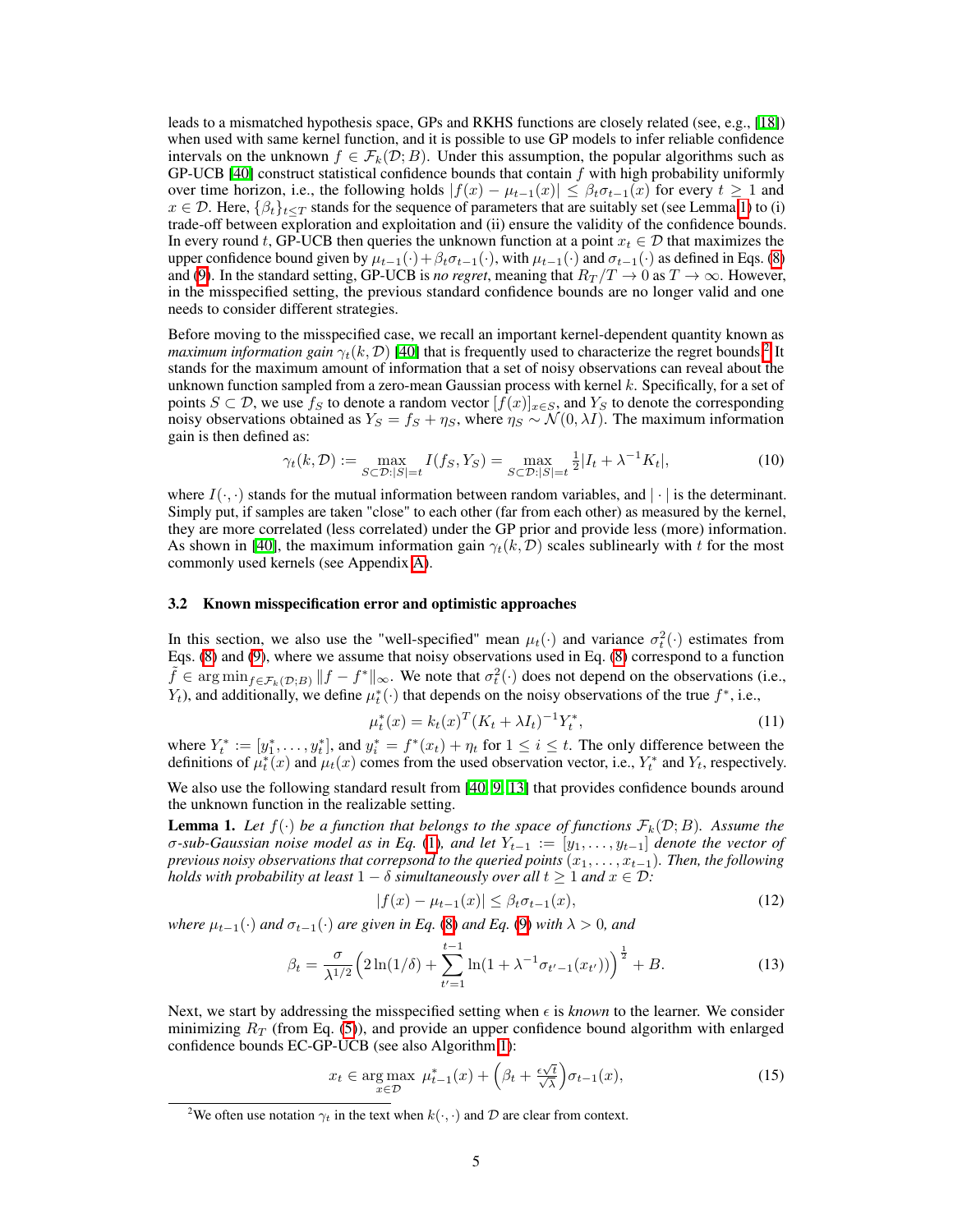Algorithm 1 EC-GP-UCB (Enlarged Confidence GP-UCB)

<span id="page-5-0"></span>1: **Require:** Kernel function  $k(\cdot, \cdot)$ , domain *D*, misspecification  $\epsilon$ , and parameters *B*,  $\lambda$ ,  $\sigma$ 2: Set  $\mu_0(x) = 0$  and  $\sigma_0(x) = k(x, x)$ , for all  $x \in \mathcal{D}$ 3: for  $t = 1, \ldots, T$  do<br>4: Choose Choose  $x_t \in \argmax_{x \in \mathcal{D}} \mu_{t-1}^*(x) + \left(\beta_t + \frac{\epsilon \sqrt{t}}{\sqrt{\lambda}}\right)$  $\sigma_{t-1}(x)$  (14) 5: Observe  $y_t^* = f^*(x_t) + \eta_t$ 6: Update to  $\mu_t^*(\cdot)$  and  $\sigma_t(\cdot)$  by using  $(x_t, y_t)$  according to Eq. [\(9\)](#page-3-3) and Eq. [\(11\)](#page-4-3) 7: end for

where the confidence interval enlargement is to account for the use of the biased mean estimator  $\mu_{t-1}^*(\cdot)$  (instead of  $\mu_{t-1}(\cdot)$ ). This can be interpreted as introducing an additional exploration bonus to the standard GP-UCB algorithm [\[40\]](#page-11-1) in case of misspecification. The enlargement corresponds to the difference in the mean estimators that is captured in the following lemma:

**Lemma 2.** *For any*  $x \in \mathcal{D}$ ,  $t \geq 1$  *and*  $\lambda > 0$ *, we have* 

$$
|\mu_t(x) - \mu_t^*(x)| \le \frac{\epsilon \sqrt{t}}{\sqrt{\lambda}} \sigma_t(x), \tag{16}
$$

*where*  $\mu_t(\cdot)$  *and*  $\mu_t^*(\cdot)$  *are defined as in Eq.* [\(8\)](#page-3-2) *and Eq.* [\(11\)](#page-4-3)*, respectively, and*  $\sigma_t(\cdot)$  *is from Eq.* [\(9\)](#page-3-3)*.* 

Next, we upper bound the cumulative regret of the proposed algorithm.

<span id="page-5-2"></span>**Theorem 1.** *Suppose the learner's hypothesis class is*  $\mathcal{F}_k(\mathcal{D}; B)$  *for some fixed*  $B > 0$  *and*  $\mathcal{D} \subset \mathbb{R}^d$ *. For any*  $f^*$  *defined on*  $D$  *and*  $\epsilon \geq 0$  *such that*  $\min_{f \in \mathcal{F}_k(D;B)} ||f - f^*||_{\infty} \leq \epsilon$ , *EC-GP-UCB with enlarged confidence Eq.*  $(\overline{15})$  *and known*  $\epsilon$ *, achieves the following regret bound with probability at least*  $1 - \delta$ *:* 

<span id="page-5-1"></span>
$$
R_T = O\left(B\sqrt{\gamma_T T} + \sqrt{(\ln(1/\delta) + \gamma_T)\gamma_T T} + \epsilon T \sqrt{\gamma_T}\right).
$$
\n(17)

As remarked before, the regret bound from Eq.  $(17)$  implies the upper bound on  $R^*$  of the same order, since  $R_T^*$  and  $R_T$  differ by at most  $2\epsilon T$ . The first part of the bound, i.e.,  $O(B\sqrt{\gamma_T T} +$  $\sqrt{\left(\ln(1/\delta) + \gamma_T\right)\gamma_T T}$ , corresponds to the standard regret bound achieved by GP-UCB in the realizable scenario  $[40, 9]$  $[40, 9]$  $[40, 9]$  which is also known to nearly match the lower bounds in case of commonly used kernels  $[36]$ . On the other hand, in Appendix  $\overline{C}$ , we also demonstrate that  $\epsilon T$  dependence is unavoidable in general for any algorithm in the misspecified kernelized setting.

A similar robust GP-UCB algorithm with enlarged confidence bounds has been first considered in [\[4\]](#page-9-5) to defend against adversarial corruptions. One can think of the misspecified setting as a corrupted one where, at every round, the corruption is bounded by  $\epsilon$ , yielding a total corruption budget of  $C = T\epsilon$ . The algorithm proposed in  $[4]$  attains a  $C\sqrt{\gamma_T T}$  regret bound (due to corruptions) which is strictly suboptimal in comparison to the  $\epsilon T \sqrt{\gamma_T}$  bound obtained in our Theorem [1.](#page-5-2)

Finally, we note that to obtain the previous result, the algorithm requires knowledge of  $\epsilon$  as input, and it is unclear how to adapt the algorithm to the unknown  $\epsilon$  case. In particular, we show in Appendix  $\boxed{B.2}$ that the problem in the analysis arises since there is no effective way of controlling the uncertainty at  $x^*$  when using standard UCB-based approaches. To address this more practical setting, in the next section we propose our main algorithm that does *not* require the knowledge of  $\epsilon$ .

#### <span id="page-5-3"></span>3.3 Unknown misspecification error: Phased GP Uncertainty Sampling

Our second proposed Phased GP Uncertainty Sampling algorithm that has no knowledge of the true  $\epsilon$  parameter is shown in Algorithm [2.](#page-6-0) It runs in episodes of exponentially increasing length  $m_e$ and maintains a set of potentially optimal actions  $\mathcal{D}_e$ . In each episode *e*, actions are selected via exploration-encouraging uncertainty sampling, i.e., an action of maximal GP epistemic uncertainty  $\sigma_t(\cdot)$  is selected (with ties broken arbitrarily). The selected action is then used to update  $\sigma_t(\cdot)$ , that does not depend on the received observations (see Eq.  $(\overline{9})$ ). We also note that at the beginning of every episode, the algorithm reverts back to the prior model (before any data is observed), i.e., by setting  $\mu_0(x) = 0$  and  $\sigma_0(x) = k(x, x)$ , for all  $x \in \mathcal{D}_e$ .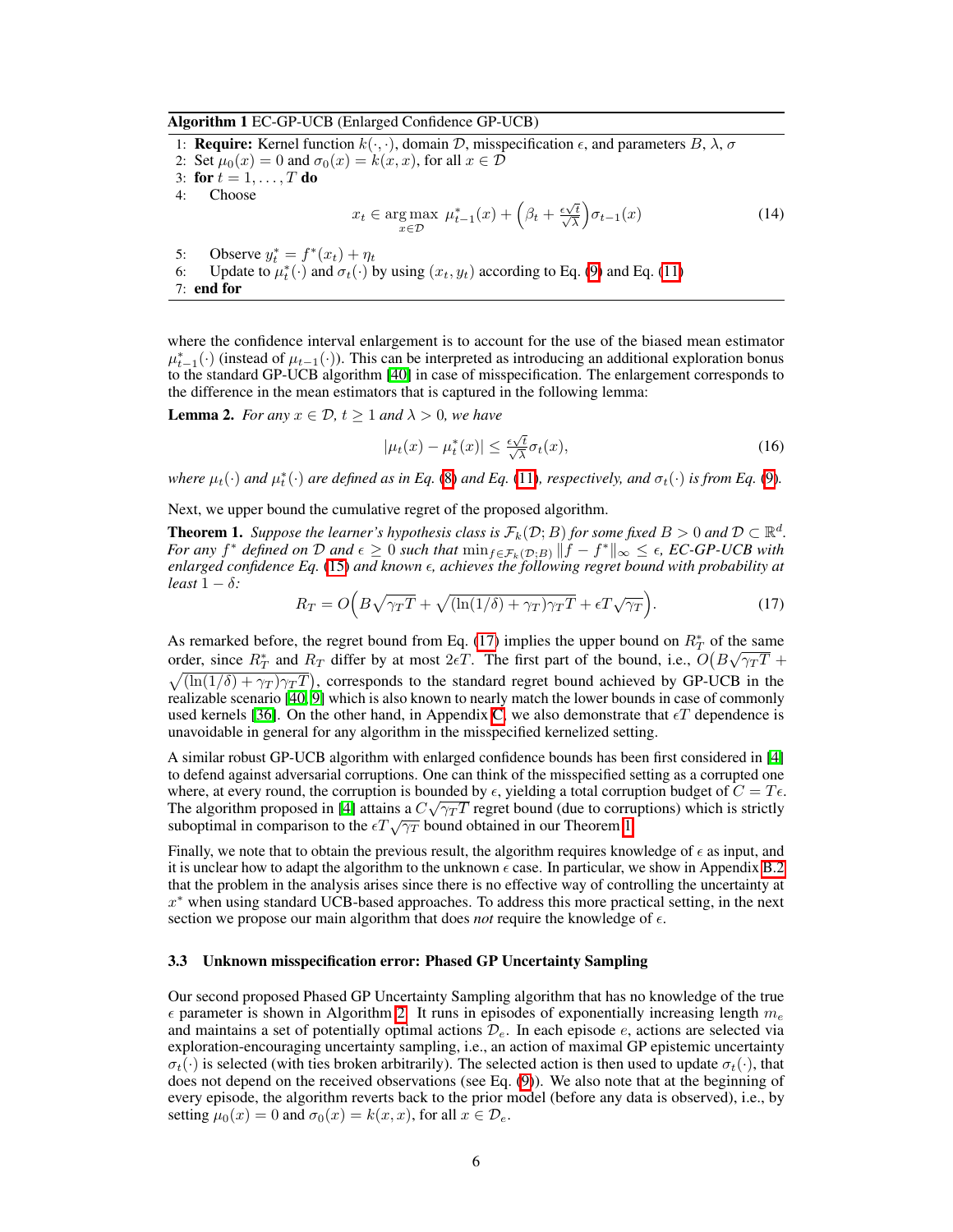#### Algorithm 2 Phased GP Uncertainty Sampling

<span id="page-6-0"></span>1: **Require:** Kernel function  $k(\cdot, \cdot)$ , domain  $D$ , and parameters  $B$ ,  $\lambda$ ,  $\sigma$ 

2: Set episode index  $e = 1$ , episode length  $m_e = 1$ , and set of potentially optimal actions  $\mathcal{D}_e = \mathcal{D}$ 

3: Set  $\mu_0(x) = 0$  and  $\sigma_0(x) = k(x, x)$ , for all  $x \in \mathcal{D}_e$ 

4: **for**  $t = 1, \ldots, m_e$  **do**<br>5: Choose

<span id="page-6-1"></span>Choose

$$
x_t \in \underset{x \in D_e}{\arg \max} \sigma_{t-1}^2(x) \tag{19}
$$

6: Update to  $\sigma_t(\cdot)$  by including  $x_t$  according to Eq. [\(9\)](#page-3-3)

7: end for

8: Receive  $\{y_1, \ldots, y_{m_e}\}$ , such that

$$
y_t = f^*(x_t) + \eta_t
$$
 for  $t \in \{1, ..., m_e\}$ ,

and use them to compute  $\mu_{m_e}^* ( \cdot )$  according to Eq. [\(11\)](#page-4-3)

9: Set

$$
\mathcal{D}_{e+1} \leftarrow \left\{ x \in \mathcal{D}_e : \mu^*_{m_e}(x) + \beta_{m_e+1} \sigma_{m_e}(x) \ge \max_{x \in \mathcal{D}_e} \left( \mu^*_{m_e}(x) - \beta_{m_e+1} \sigma_{m_e}(x) \right) \right\}, \tag{20}
$$

10:  $m_{e+1} \leftarrow 2m_e, e \leftarrow e+1$  and return to step (3) (terminate after *T* total function evaluations)

After every episode, the algorithm receives *m<sup>e</sup>* noisy observations which are then used to update the mean estimate  $\mu_{m_e}^*$  ( $\cdot$ ) according to Eq. [\(8\)](#page-3-2). Finally, the algorithm *eliminates* actions that appear suboptimal according to the current but potentially wrong model. This is done by retaining all the actions  $x \in \mathcal{D}_e$  whose *hallucinated* upper confidence bound is at least as large as the maximum hallucinated lower bound, that is,

$$
\mu_{m_e}^*(x) + \beta_{m_e + 1} \sigma_{m_e}(x) \ge \max_{x \in \mathcal{D}_e} \left( \mu_{m_e}^*(x) - \beta_{m_e + 1} \sigma_{m_e}(x) \right),\tag{18}
$$

where  $\beta_{m_e+1}$  is set as in the realizable setting. Here, the term "hallucinated" refers to the fact that these confidence bounds might be invalid (for  $f$ ), and hence, the optimal action might be eliminated. We also note that in case  $\epsilon = 0$ , the hallucinated confidence bounds are actually valid. In our analysis (see Appendix  $\overline{D}$ ), we prove that although the optimal action can be eliminated, a "near-optimal" one is retained after every episode. Hence, we only need to characterize the difference in regret due to such possible wrong elimination within all episodes (whose number is logarithmic in *T*).

Our Algorithm  $\sqrt{2}$  bears some similarities with the Phased Elimination algorithm of  $\sqrt{24}$  designed for the related *linear* misspecified bandit setting. Both algorithms employ an episodic action elimination strategy. However, the algorithm of  $[24]$  crucially relies on the Kiefer-Wolfowitz theorem  $[19]$  and requires computing a near-optimal design at every episode (i.e., a probability distribution over a set of currently plausibly optimal actions) that minimizes the worst-case variance of the resulting least-squares estimator. Adapting this approach to the kernelized setting and RKHS function classes of infinite dimension is a nontrivial task. Instead, we use a kernel ridge regression estimate and we show that it is sufficient to sequentially select actions via a simple acquisition rule that does not rely on finite-dimensional feature approximations of the kernel. In particular, our algorithm, at each round *t* (in episode *e*), selects a *single* action *x* (from  $\mathcal{D}_e$ ) that maximizes  $\|\phi(x)\|_{(\Phi_t^*\Phi_t + \lambda I_k)^{-1}}^2$  (here,  $\phi(x)$ ) denotes kernel features, i.e.,  $k(x, x') = \langle \phi(x), \phi(x') \rangle_k$ , which is equivalent to maximizing the GP posterior variance in Eq.  $(\overline{19})$  (see Appendix  $\overline{D}$  for details). We also note that similar GP uncertainty sampling acquisition rules are commonly used in Bayesian optimization and experimental design (see, e.g.,  $\overline{100}$ ,  $\overline{6}$ ,  $\overline{23}$ )), and efficient iterative updates of the posterior variance that avoid computation of a  $t \times t$  kernel matrix inverse at each round are also available (see, e.g., Appendix F in  $[9]$ ).

In the next theorem, we bound the cumulative regret of the proposed algorithm and use  $\hat{O}(\cdot)$  notation to hide  $\text{polylog}(T)$  factors.

**Theorem 2.** Suppose the learner's hypothesis class is  $\mathcal{F}_k(\mathcal{D}; B)$  for some fixed  $B > 0$  and  $\mathcal{D} \subset \mathbb{R}^d$ . *For any*  $f^*$  *defined on*  $D$  *and*  $\epsilon \geq 0$  *such that*  $\min_{f \in \mathcal{F}_k(D;B)} ||f - f^*||_{\infty} \leq \epsilon$ , Phased GP Uncertainty *Sampling (Algorithm* [2\)](#page-6-0) achieves the following regret bound with probability at least  $1 - \delta$ :

$$
R_T^* = \tilde{O}\Big(B\sqrt{\gamma_T T} + \sqrt{(\ln(1/\delta) + \gamma_T)\gamma_T T} + \epsilon T \sqrt{\gamma_T}\Big).
$$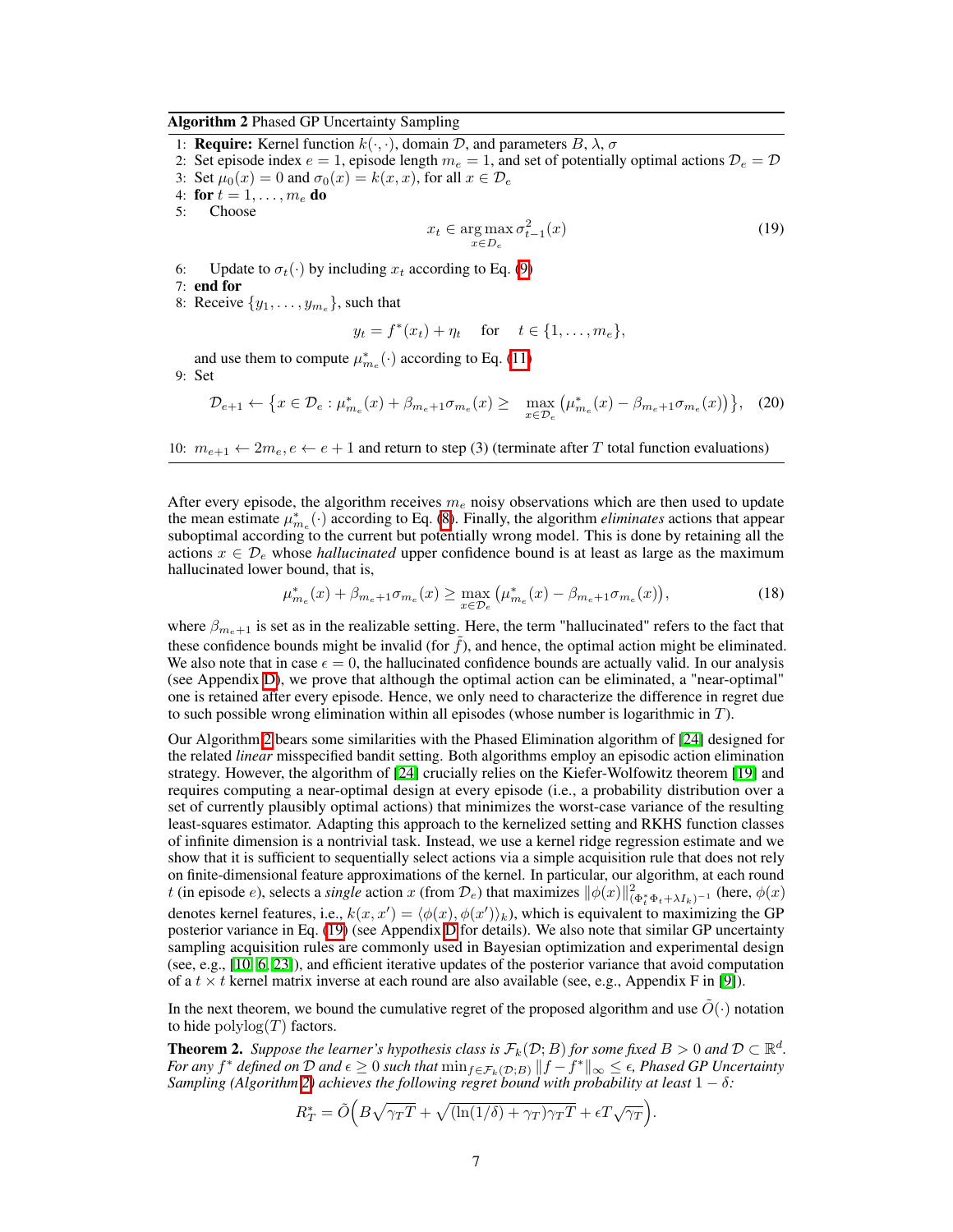In comparison with the previous kernel-based EC-GP-UCB algorithm, our phased uncertainty sampling algorithm attains the same regret guarantee without knowledge of  $\epsilon$ . Our result holds in the case of infinite action sets, and further on, we can substitute the existing upper bounds on  $\gamma_T(k, \mathcal{D})$  to specialize it to particular kernels. For example, in the case of linear kernel and compact domain, we have  $\gamma_T(k_{\text{lin}}, \mathcal{D}) = O(d \log T)$ , while for squared-exponential kernel it holds  $\gamma_t(k_{\text{SE}}, \mathcal{D}) = O((\log T)^{d+1})$  [\[40\]](#page-11-1). Moreover, when the used kernel is linear, we recover the same misspecification regret rate of  $[24]$ , i.e.,  $\tilde{O}(\epsilon T \sqrt{d})$ .

## 4 Algorithm for the *contextual* misspecified kernelized bandit setting

In this section, we consider a contextual misspecified problem with unknown  $f^* : \mathcal{D} \to [0, 1]$  and the same assumptions as before (see Section  $\overline{2}$ ). The main difference comes from the fact that at every round *t*, the learner needs to choose an action from a possibly different action set  $\mathcal{D}_t \subseteq \mathcal{D}$ . We assume that the learner observes a context  $c_t \triangleq \{x\}_{x \in D_t}$  at every round *t*, where  $c_t$  is assumed to be drawn i.i.d. from some distribution.<sup>[3](#page-7-0)</sup> The learner then plays  $x_t \in \mathcal{D}_t$  and observes  $y_t = f^*(x_t) + \eta_t$ , with 1-sub-Gaussian noise and independence between time steps.

Since we consider the setting in which the set of actions changes with every round, we note that algorithms that employ action-elimination strategies, such as our Phased GP Uncertainty Sampling, are not easily adapted to this scenario as they require a fixed action set. On the other hand, our optimistic EC-GP-UCB algorithm requires knowing the true misspecification parameter  $\epsilon$  a priori, which is also unsatisfactory. To address this, in this section, we combine our EC-GP-UCB with the *regret bound balancing* strategy from [\[32\]](#page-10-14).

We measure the regret incurred by the learner by using the corresponding contextual regret definition:

$$
R_T^* = \sum_{t=1}^T \left( \max_{x \in \mathcal{D}_t} f^*(x) - f^*(x_t) \right).
$$
 (21)

We specialize the regret bound balancing strategy to the GP-bandit setting. The proposed algorithmic solution considers  $\tilde{M}$  different *base* algorithms (Base) $_{i=1}^{M}$ , and uses an elimination  $M$ –armed bandit *master* algorithm (see Algorithm  $\overline{3}$ ) to choose which base algorithm to play at every round.

Base algorithms. At each round, the learner plays according to the suggestion of a single *base* algorithm  $i \in \{1, \ldots, M\}$ . We use  $\tau_i(t)$  to denote the set of rounds in which base algorithm *i* is selected up to time *t*, and  $N_i(t) = |\tau_i(t)|$ to denote the number of rounds algorithm *i* is played by the learner. After a total of *T* rounds, the regret of algorithm *i* is given by  $R^*_{i,T}$  = the regret of algorithm *i* is given by  $R_{i,T}^* = \sum_{t \in \tau_i(T)} (\max_{x \in \mathcal{D}_t} f^*(x) - f^*(x_t)),$  and we also note that  $R_T^* = \sum_{i=1}^M R_{i,T}^*$ .

As a good candidate for base algorithms, we use our EC-GP-UCB algorithm (from Algorithm  $\vert \overline{1} \vert$ ),

<span id="page-7-1"></span>

| <b>Algorithm 3</b> Regret bound balancing [33]                             |
|----------------------------------------------------------------------------|
| <b>Require:</b> (Base) $_{i=1}^{M}$                                        |
| <b>Initialize:</b> $I_1 = [M], N_i(0) = 0$ for all i                       |
| for $t = 1, \ldots, T$ do                                                  |
| Receive $\mathcal{D}_t$                                                    |
| Select $i_t \in \arg\min_{i \in I_t} \mathcal{R}^{(i)}(N_i(t-1))$          |
| Base <sub><i>i</i>t</sub> plays $x_t \in \mathcal{D}_t$ and observes $y_t$ |
| Update Base <sub>it</sub> and set $N_i(t) = N_i(t) + 1$                    |
| Update the set of active algorithms $I_{t+1}$                              |
| end for                                                                    |

but instead of the true unknown  $\epsilon$ , we instantiate EC-GP-UCB with different candidate values  $\hat{\epsilon}_i$ . In particular, we use  $M = \left[1 + \frac{1}{2} \log_2(T/\gamma_T^2)\right]$ different EC-GP-UCB algorithms, and for every algorithm  $i \in [M]$ , we set  $\hat{\epsilon}_i = \frac{2^{1-i}}{\sqrt{\gamma_T}}$ . This means that as *i* decreases, the used algorithms are more robust and can tolerate larger misspecification error. On the other hand, overly conservative values lead to excessive exploration and large regret. We consider the true  $\epsilon$  to be in [0, 1), and our goal is to ideally match the performance of EC-GP-UCB that is run with such  $\epsilon$ .

<span id="page-7-0"></span><sup>&</sup>lt;sup>3</sup>Our approach can be extended to the general setting where  $f(x, c)$  is defined on the joint action-context space, and where contexts are assumed to be drawn i.i.d. (e.g., user profiles are often considered as contexts in recommendation systems  $[25]$ , and i.i.d. is a reasonable assumption for different users).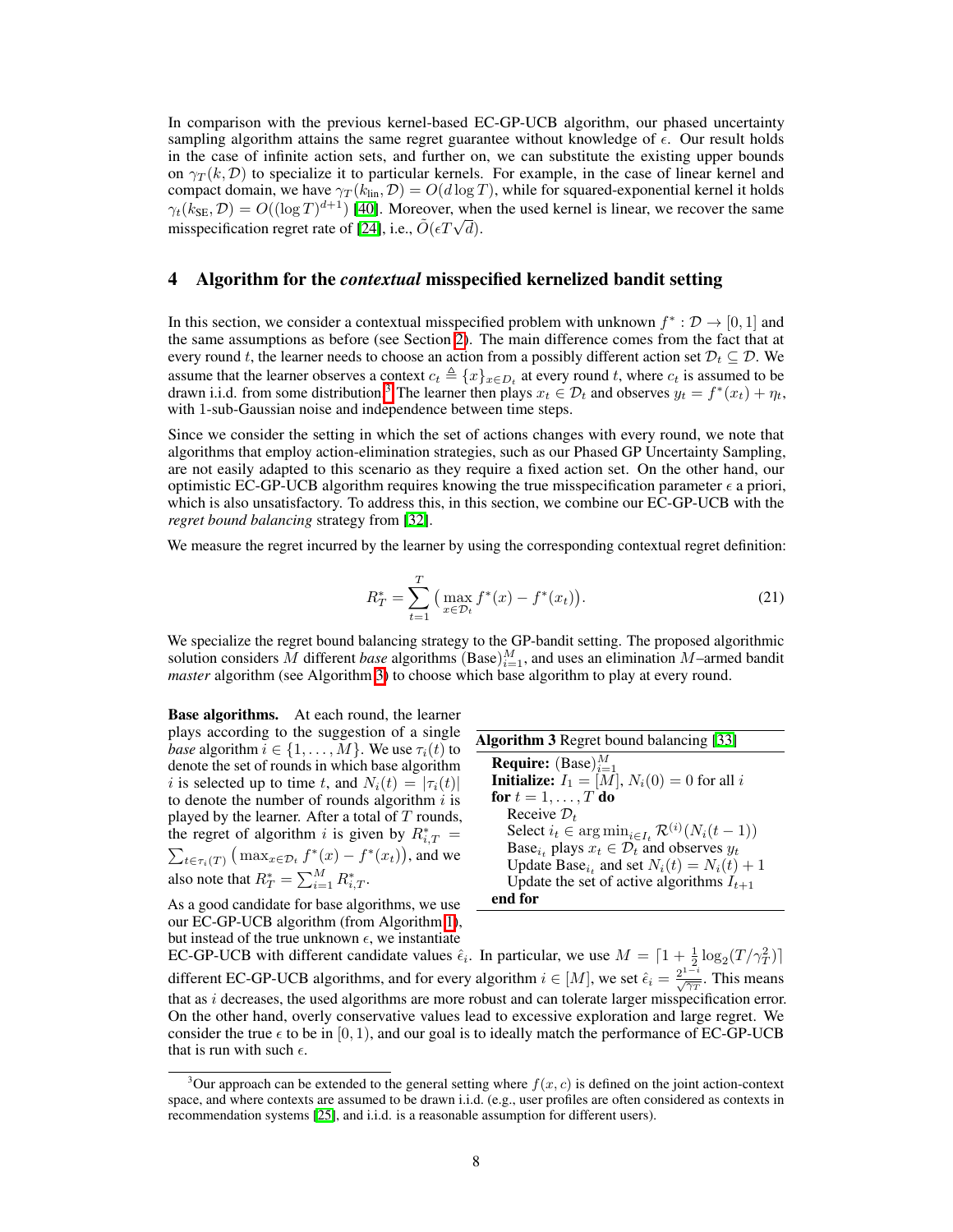Each base algorithm comes with a *candidate* regret upper bound  $\mathcal{R}_i(t): \mathbb{N} \to \mathbb{R}_+$  (that holds with high probability) of the form given in Theorem  $\overline{1}$ . Moreover, every candidate regret bound  $\mathcal{R}_i(t)$ is non-decreasing in *t* and  $\mathcal{R}_i(0) = 0$ . Without loss of generality, we can assume that candidate bounds can increase by at most 1 per each round, i.e.,  $0 \leq \mathcal{R}_i(t) - \mathcal{R}_i(t-1) \leq 1$  for all rounds *t* and algorithms  $i$ . We use the following forms of EC-GP-UCB candidate bounds in Algorithm  $3$ :

$$
\mathcal{R}_i(N_i(t)) = \min\{c'_1\gamma_T\sqrt{N_i(t)} + c'_2\hat{\epsilon}_i\sqrt{\gamma_T}N_i(t), N_i(t)\},\tag{22}
$$

for some quantities  $c'_1, c'_2$  that do not depend on  $N_i(t)$  or  $\hat{\epsilon}_i$ . For a given  $\hat{\epsilon}_i$ , these bounds <u>are</u> computable for every  $t \in [T]$ . In particular, to evaluate them, we also need to compute  $\gamma_T$  (Eq. [\(10\)](#page-4-5)). We note that for popularly used kernels, analytical upper bounds exist as discussed in Section  $\overline{3.3}$ , while in general, we can efficiently approximate it up to a constant factor via simple greedy maximization.<sup>4</sup>

We refer to algorithm *i* as being *consistent* if  $R_{i,t}^* \leq R_i(N_i(t))$  for all  $t \in [T]$  with high probability, and otherwise as *inconsistent*. We also let  $i^*$  denote the first consistent algorithm *i* for which  $\hat{\epsilon}_{i^*} \geq \epsilon$ . In particular, we have that  $\hat{\epsilon}_i \leq \hat{\epsilon}_{i^*}$  for every inconsistent algorithm *i*.

Master algorithm. We briefly recall the regret bound balancing algorithm of [\[32\]](#page-10-14) and its main steps. At each round, the learner selects an algorithm  $i_t$  according to the regret bound balancing principle:

<span id="page-8-2"></span><span id="page-8-1"></span>
$$
i_t \in \underset{i \in I_t}{\arg \min} \mathcal{R}_i(N_i(t-1)),\tag{23}
$$

where  $I_t \subseteq [M]$  is the set of *active* (i.e., plausibly consistent) algorithms at round t. Then, the learner uses the algorithm  $i_t$  to select  $x_t$ , observes reward  $y_t$ , and increases  $N_i(t) = N_i(t-1) + 1$ . Intuitively, by evaluating candidate regret bounds for different number of times, the algorithm keeps them almost equal and hence balanced, i.e.,  $\mathcal{R}_i(N_i(t)) \leq \mathcal{R}_j(N_j(t)) + 1$  for every *t* and all active algorithms  $i, j \in I_t$ .

The remaining task is to update the set of active algorithms based on the received observation. We define  $J_i(t) = \sum_{j \in \tau_i(t)} y_j$  as the cumulative reward of algorithm *i* in the first *t* rounds. As in [\[32\]](#page-10-14) (Section 4), we set  $I_1 = [M]$ , and at the end of each round, the learner eliminates every inconsistent algorithm  $i \in I_t$  from  $I_{t+1}$  when:

$$
J_i(t) + \mathcal{R}_i(N_i(t)) + c\sqrt{N_i(t)\ln(M\ln N_i(t)/\delta)} < \max_{j \in I_t} J_j(t) - c\sqrt{N_j(t)\ln(M\ln N_j(t)/\delta)},
$$
 (24)

where *c* is a suitably set absolute constant (see Lemma A.1 in  $[32]$ ). Crucially, the elimination condition from Eq. ( $\overline{24}$ ) is used in Algorithm  $\overline{3}$ , and it ensures that no consistent algorithm is eliminated (with high probability). In particular, since each  $\mathcal{D}_t$  is sampled i.i.d., it holds that  $N_i(t) \mathbb{E}_{\mathcal{D}_t}[\max_{x \in \mathcal{D}_t} f^*(x)]$  is upper/lower bounded by the left/right hand side of Eq. [\(24\)](#page-8-1). Hence, if the upper bound of algorithm *i* for this quantity is smaller than the maximum lower bound, the algorithm can be classified as inconsistent and consequently eliminated from  $I_{t+1}$ .

**Regret bound.** By using the general regret result for Algorithm  $3$  from  $\boxed{32}$  (see Appendix [E\)](#page-0-5), we show the total regret obtained for Algorithm  $\beta$  when instantiated with our EC-GP-UCB algorithm and candidate regret bounds provided in Eq.  $(22)$ . This is formally captured in the following proposition.

**Proposition 1.** *Consider*  $M = \left[1 + \frac{1}{2}\log_2(T/\gamma_T^2)\right]$  *EC-GP-UCB base algorithms, each with candidate regret upper bound of the form provided in Eq.*  $(22)$  *with*  $\hat{\epsilon}_i = \frac{2^{1-i}}{\sqrt{\gamma_T}}$  for each  $i \in [M]$ . *In the misspecified kernelized contextual setting, when run with such M algorithms, Algorithm [3](#page-7-1) achieves the following regret bound with probability at least*  $1 - M\delta$ :

$$
R_T^* = \tilde{O}\Big( (B\sqrt{\gamma_T} + \gamma_T)\sqrt{T} + \epsilon T \sqrt{\gamma_T} + (B\sqrt{\gamma_T} + \gamma_T)^2 \Big). \tag{25}
$$

The obtained contextual regret bound recovers (up to poly-logarithmic factors and an additive term of lower-order) the bound of the EC-GP-UCB instance (from Theorem  $\overline{1}$ ) that assumes the knowledge of the true  $\epsilon$ .

<span id="page-8-0"></span><sup>&</sup>lt;sup>4</sup>When applied to Eq.  $(10)$ , a solution found by a simple and efficient greedy algorithm achieves at least  $(1 - 1/e)^{-1} \gamma_T$  (this is due to submodularity of the mutual information; see, e.g., [\[40\]](#page-11-1)).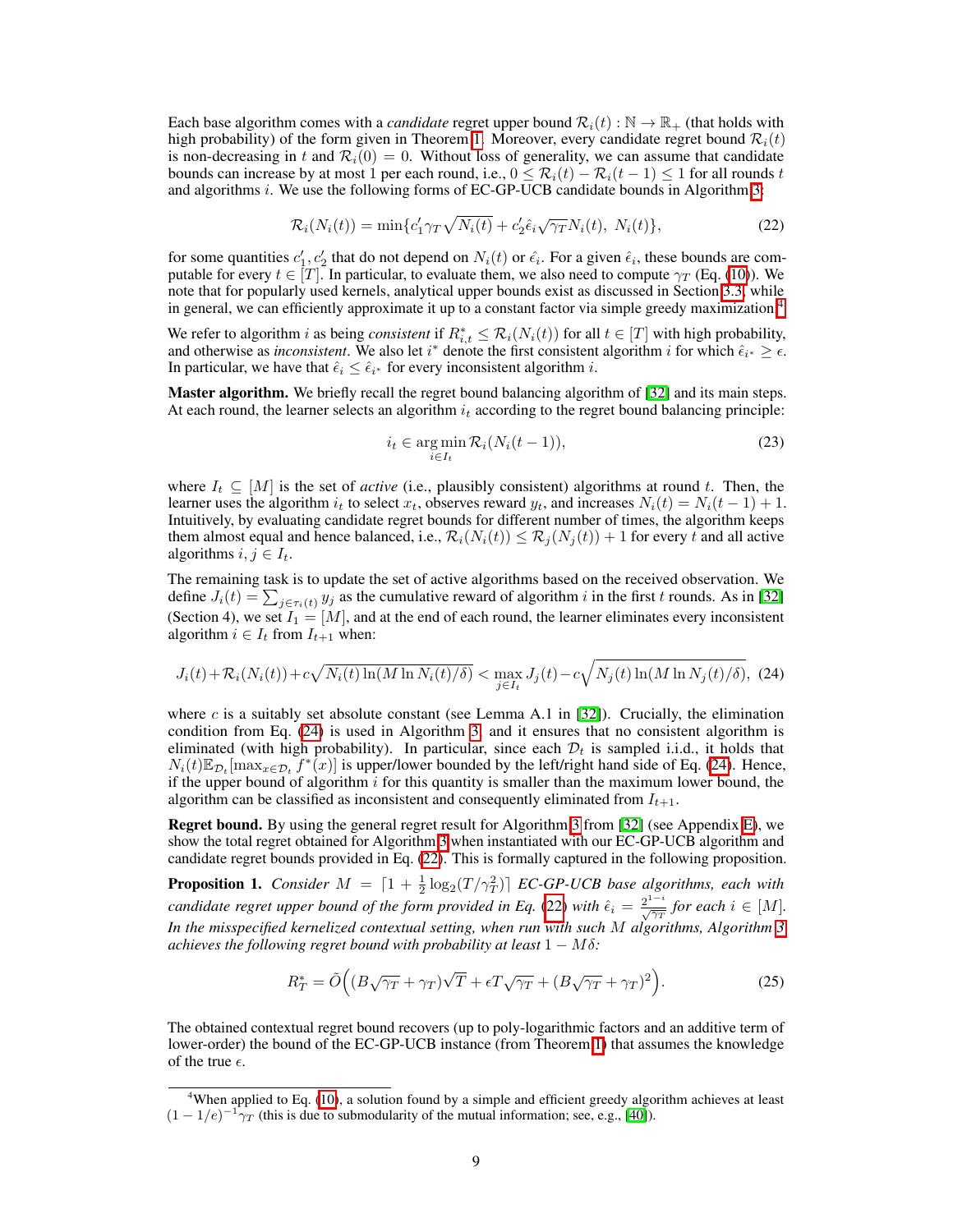# 5 Conclusion

We have considered the GP-bandit optimization problem in the case of a misspecified hypothesis class. Our work systematically handles model misspecifications in GP bandits and provides robust and practical algorithms. We designed novel algorithms based on ideas such as enlarged confidence bounds, phased epistemic uncertainty sampling, and regret bound balancing, for the standard (with known/unknown misspecification error) and contextual settings. While there have been some theoretical [\[29\]](#page-10-20) and practical [\[37\]](#page-11-10) efforts to quantify the impact of misspecified priors in the related Bayesian setting [\[40\]](#page-11-1), an interesting direction for future work is to develop algorithms and regret bounds in case of misspecified GP priors.

## Acknowledgments and Disclosure of Funding

This project has received funding from the European Research Council (ERC) under the European Unions Horizon 2020 research and innovation programme grant agreement No 815943 and ETH Zürich Postdoctoral Fellowship 19-2 FEL-47.

## References

- <span id="page-9-9"></span>[1] Yasin Abbasi-Yadkori, Dávid Pál, and Csaba Szepesvári. Improved algorithms for linear stochastic bandits. In *Advances in Neural Information Processing Systems (NeurIPS)*, volume 11, pages 2312–2320, 2011.
- <span id="page-9-11"></span>[2] Alekh Agarwal, Haipeng Luo, Behnam Neyshabur, and Robert E Schapire. Corralling a band of bandit algorithms. In *Conference on Learning Theory*, pages 12–38. PMLR, 2017.
- <span id="page-9-4"></span>[3] Felix Berkenkamp, Angela P Schoellig, and Andreas Krause. No-regret Bayesian optimization with unknown hyperparameters. *arXiv preprint arXiv:1901.03357*, 2019.
- <span id="page-9-5"></span>[4] Ilija Bogunovic, Andreas Krause, and Scarlett Jonathan. Corruption-tolerant Gaussian process bandit optimization. In *Conference on Artificial Intelligence and Statistics (AISTATS)*, 2020.
- <span id="page-9-6"></span>[5] Ilija Bogunovic, Jonathan Scarlett, Stefanie Jegelka, and Volkan Cevher. Adversarially robust optimization with Gaussian processes. In *Advances in Neural Information Processing Systems (NeurIPS)*, pages 5760–5770, 2018.
- <span id="page-9-3"></span>[6] Ilija Bogunovic, Jonathan Scarlett, Andreas Krause, and Volkan Cevher. Truncated variance reduction: A unified approach to Bayesian optimization and level-set estimation. In *Advances in Neural Information Processing Systems (NeurIPS)*, pages 1507–1515, 2016.
- <span id="page-9-7"></span>[7] Sait Cakmak, Raul Astudillo, Peter Frazier, and Enlu Zhou. Bayesian optimization of risk measures. *arXiv preprint arXiv:2007.05554*, 2020.
- <span id="page-9-12"></span>[8] Romain Camilleri, Kevin Jamieson, and Julian Katz-Samuels. High-dimensional experimental design and kernel bandits. In *International Conference on Machine Learning*, pages 1227–1237. PMLR, 2021.
- <span id="page-9-0"></span>[9] Sayak Ray Chowdhury and Aditya Gopalan. On kernelized multi-armed bandits. In *International Conference on Machine Learning (ICML)*, pages 844–853, 2017.
- <span id="page-9-2"></span>[10] Emile Contal, David Buffoni, Alexandre Robicquet, and Nicolas Vayatis. Parallel Gaussian process optimization with upper confidence bound and pure exploration. In *Joint European Conference on Machine Learning and Knowledge Discovery in Databases*, pages 225–240. Springer, 2013.
- <span id="page-9-1"></span>[11] Nando de Freitas, Alex Smola, and Masrour Zoghi. Regret bounds for deterministic Gaussian process bandits. *arXiv preprint arXiv:1203.2177*, 2012.
- <span id="page-9-8"></span>[12] Simon S Du, Sham M Kakade, Ruosong Wang, and Lin F Yang. Is a good representation sufficient for sample efficient reinforcement learning? *arXiv preprint arXiv:1910.03016*, 2019.
- <span id="page-9-13"></span>[13] Audrey Durand, Odalric-Ambrym Maillard, and Joelle Pineau. Streaming kernel regression with provably adaptive mean, variance, and regularization. *The Journal of Machine Learning Research*, 19(1):650–683, 2018.
- <span id="page-9-10"></span>[14] Dylan J Foster, Claudio Gentile, Mehryar Mohri, and Julian Zimmert. Adapting to misspecification in contextual bandits. *Advances in Neural Information Processing Systems*, 33, 2020.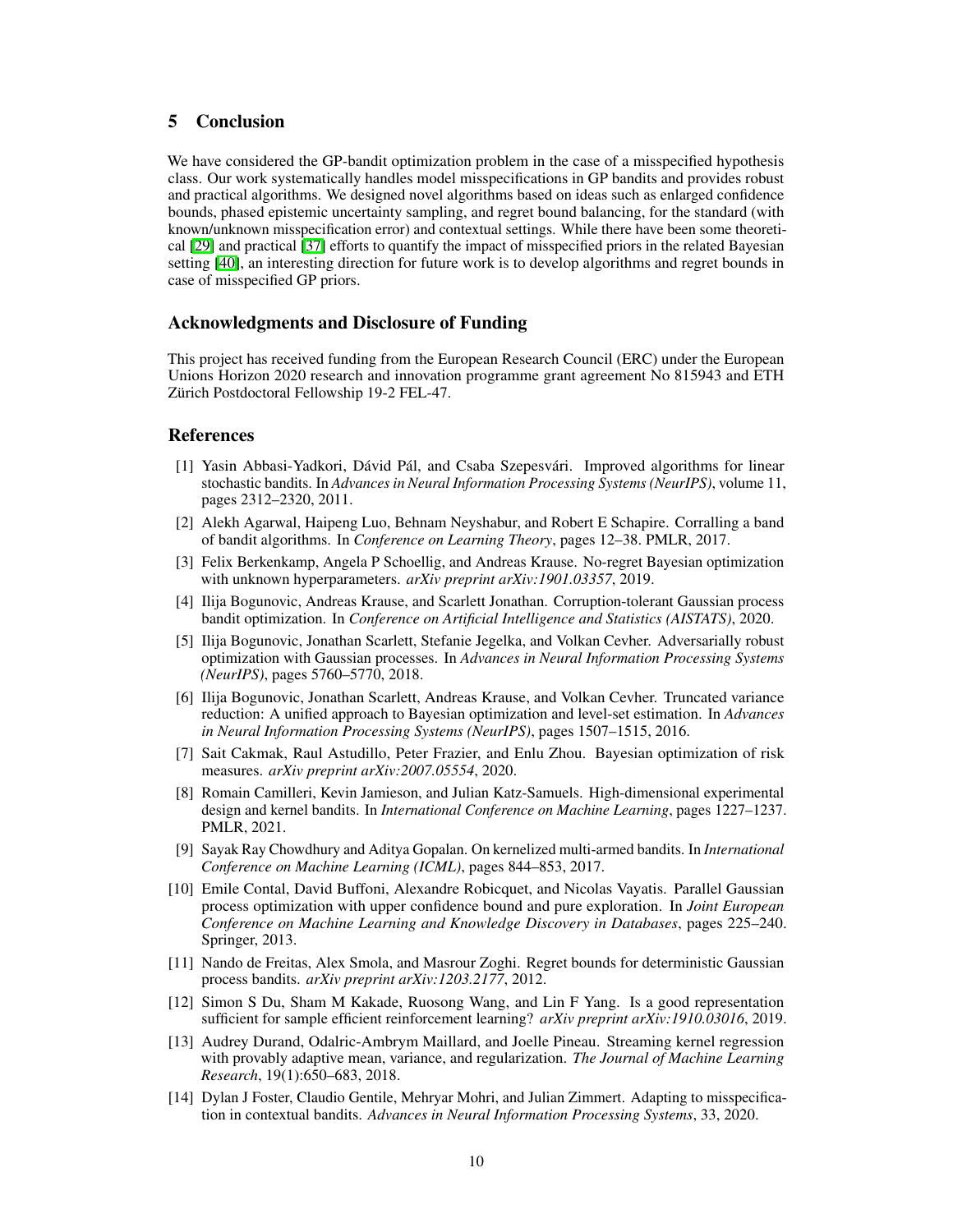- <span id="page-10-11"></span>[15] Dylan J Foster and Alexander Rakhlin. Beyond UCB: Optimal and efficient contextual bandits with regression oracles. *arXiv preprint arXiv:2002.04926*, 2020.
- <span id="page-10-12"></span>[16] Avishek Ghosh, Sayak Ray Chowdhury, and Aditya Gopalan. Misspecified linear bandits. In *AAAI Conference on Artificial Intelligence*, 2017.
- <span id="page-10-8"></span>[17] Chi Jin, Zhuoran Yang, Zhaoran Wang, and Michael I Jordan. Provably efficient reinforcement learning with linear function approximation. In *Conference on Learning Theory*, pages 2137– 2143, 2020.
- <span id="page-10-2"></span>[18] Motonobu Kanagawa, Philipp Hennig, Dino Sejdinovic, and Bharath K Sriperumbudur. Gaussian processes and kernel methods: A review on connections and equivalences. *arXiv preprint arXiv:1807.02582*, 2018.
- <span id="page-10-17"></span>[19] Jack Kiefer and Jacob Wolfowitz. The equivalence of two extremum problems. *Canadian Journal of Mathematics*, 12:363–366, 1960.
- <span id="page-10-6"></span>[20] Johannes Kirschner, Ilija Bogunovic, Stefanie Jegelka, and Andreas Krause. Distributionally robust Bayesian optimization. *arXiv preprint arXiv:2002.09038*, 2020.
- <span id="page-10-5"></span>[21] Johannes Kirschner and Andreas Krause. Stochastic bandits with context distributions. In *Advances in Neural Information Processing Systems*, pages 14113–14122, 2019.
- <span id="page-10-4"></span>[22] Andreas Krause and Cheng S Ong. Contextual Gaussian process bandit optimization. In *Advances in Neural Information Processing Systems (NeurIPS)*, pages 2447–2455, 2011.
- <span id="page-10-18"></span>[23] Andreas Krause, Ajit Singh, and Carlos Guestrin. Near-optimal sensor placements in gaussian processes: Theory, efficient algorithms and empirical studies. *Journal of Machine Learning Research*, 9(Feb):235–284, 2008.
- <span id="page-10-9"></span>[24] Tor Lattimore, Csaba Szepesvari, and Gellert Weisz. Learning with good feature representations in bandits and in RL with a generative model. *International Conference on Machine Learning*, 2020.
- <span id="page-10-19"></span>[25] Lihong Li, Wei Chu, John Langford, and Robert E Schapire. A contextual-bandit approach to personalized news article recommendation. In *International conference on World Wide Web*, pages 661–670, 2010.
- <span id="page-10-1"></span>[26] Lisha Li, Kevin Jamieson, Giulia DeSalvo, Afshin Rostamizadeh, and Ameet Talwalkar. Hyperband: A novel bandit-based approach to hyperparameter optimization. *The Journal of Machine Learning Research*, 18(1):6765–6816, 2017.
- <span id="page-10-0"></span>[27] Lydia T Liu, Horia Mania, and Michael Jordan. Competing bandits in matching markets. In *International Conference on Artificial Intelligence and Statistics*, pages 1618–1628. PMLR, 2020.
- <span id="page-10-15"></span>[28] Charles A Micchelli, Yuesheng Xu, and Haizhang Zhang. Universal kernels. *Journal of Machine Learning Research*, 7(12), 2006.
- <span id="page-10-20"></span>[29] Willie Neiswanger and Aaditya Ramdas. Uncertainty quantification using martingales for misspecified Gaussian processes. *arXiv preprint arXiv:2006.07368*, 2020.
- <span id="page-10-10"></span>[30] Gergely Neu and Julia Olkhovskaya. Efficient and robust algorithms for adversarial linear contextual bandits. *arXiv preprint arXiv:2002.00287*, 2020.
- <span id="page-10-7"></span>[31] Thanh Tang Nguyen, Sunil Gupta, Huong Ha, Santu Rana, and Svetha Venkatesh. Distributionally robust Bayesian quadrature optimization. *arXiv preprint arXiv:2001.06814*, 2020.
- <span id="page-10-14"></span>[32] Aldo Pacchiano, Christoph Dann, Claudio Gentile, and Peter Bartlett. Regret bound balancing and elimination for model selection in bandits and RL. *arXiv preprint arXiv:2012.13045*, 2020.
- <span id="page-10-13"></span>[33] Aldo Pacchiano, My Phan, Yasin Abbasi-Yadkori, Anup Rao, Julian Zimmert, Tor Lattimore, and Csaba Szepesvari. Model selection in contextual stochastic bandit problems. *arXiv preprint arXiv:2003.01704*, 2020.
- [34] Carl Edward Rasmussen and Christopher KI Williams. *Gaussian processes for machine learning*, volume 1. MIT press Cambridge, 2006.
- <span id="page-10-3"></span>[35] Jonathan Scarlett. Tight regret bounds for Bayesian optimization in one dimension. In *International Conference on Machine Learning (ICML)*, 2018.
- <span id="page-10-16"></span>[36] Jonathan Scarlett, Ilijia Bogunovic, and Volkan Cevher. Lower bounds on regret for noisy Gaussian process bandit optimization. In *Conference on Learning Theory (COLT)*, 2017.